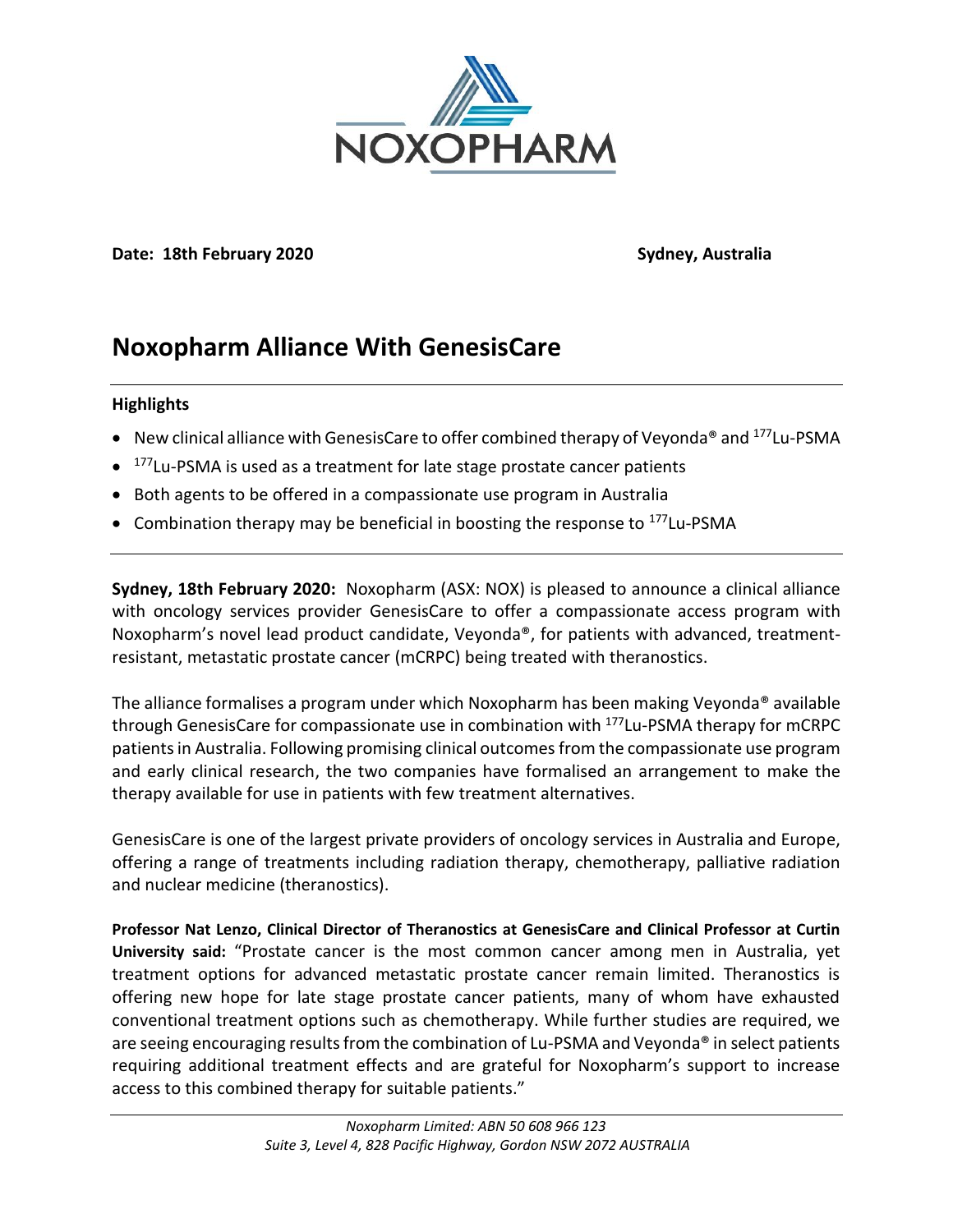

**Dr Gisela Mautner, Chief Medical Officer of Noxopharm, said:** "We are very pleased that Veyonda® has been identified by GenesisCare as a therapy that shows promising early signs of improved outcomes in late stage prostate cancer patients. We look forward to continuing to work closely with GenesisCare to provide Veyonda<sup>®</sup> on a compassionate use basis for the benefit of patients. Noxopharm will continue to build its research and development program for Veyonda<sup>®</sup> to document its effects in clinical trials."

Theranostics is a new field of cancer management utilising Nuclear Medicine. Specially designed molecules are combined with a low dose diagnostic form of radiation to identify cancer location, following diagnosis these same molecules are combined with a more potent therapeutic form of radiation to kill cancer cells. Current uses for this technology include diagnosis/treatment of prostate cancer  $(177)$ lutetium-177 PSMA therapy,  $223$ radium therapy), thyroid cancer  $(131)$ iodine therapy), and neuroendocrine tumours  $(177)$  Lutetium Octreotate therapy).

Veyonda® (Idronoxil) is an experimental oncology drug that may enhance the effects of theranostic treatment with <sup>177</sup>Lutetium-PSMA (Lu-PSMA) in men with advanced prostate cancer. Theranostics with LuPSMA combines diagnostic imaging, drug delivery and response monitoring. It has been used as compassionate treatment in more than 3000 patients in Europe and Australia over the past five years and is being studied in several phase II and phase III trials in Australia and around the world. Veyonda® is a novel therapy administered twice daily for 10 days at the time of each Lu-PSMA administration.

The combination of Veyonda® and Lu-PSMA is undergoing evaluation in clinical trials, a recently announced interim analysis in patients with advanced metastatic prostate cancer suggests a very encouraging treatment response rate with a median overall survival of 17.1 months reported in these patients. Additionally, the treatment combination provides a significant reduction in pain following disease progression after conventional treatment while being well tolerated.

More information about Veyonda and the compassionate use scheme offered by GenesisCare is available from:

- Noxopharm: Dr Gisela Mautner, Chief Medical Officer
	- o Tel: +61 2 9144 2223
	- o Email: gisela.mautner@noxopharm.com
- GenesisCare: Prof. Nat Lenzo, Nuclear Physician
	- o Email: TheranosticsReception@genesiscare.com

----------------------------------------------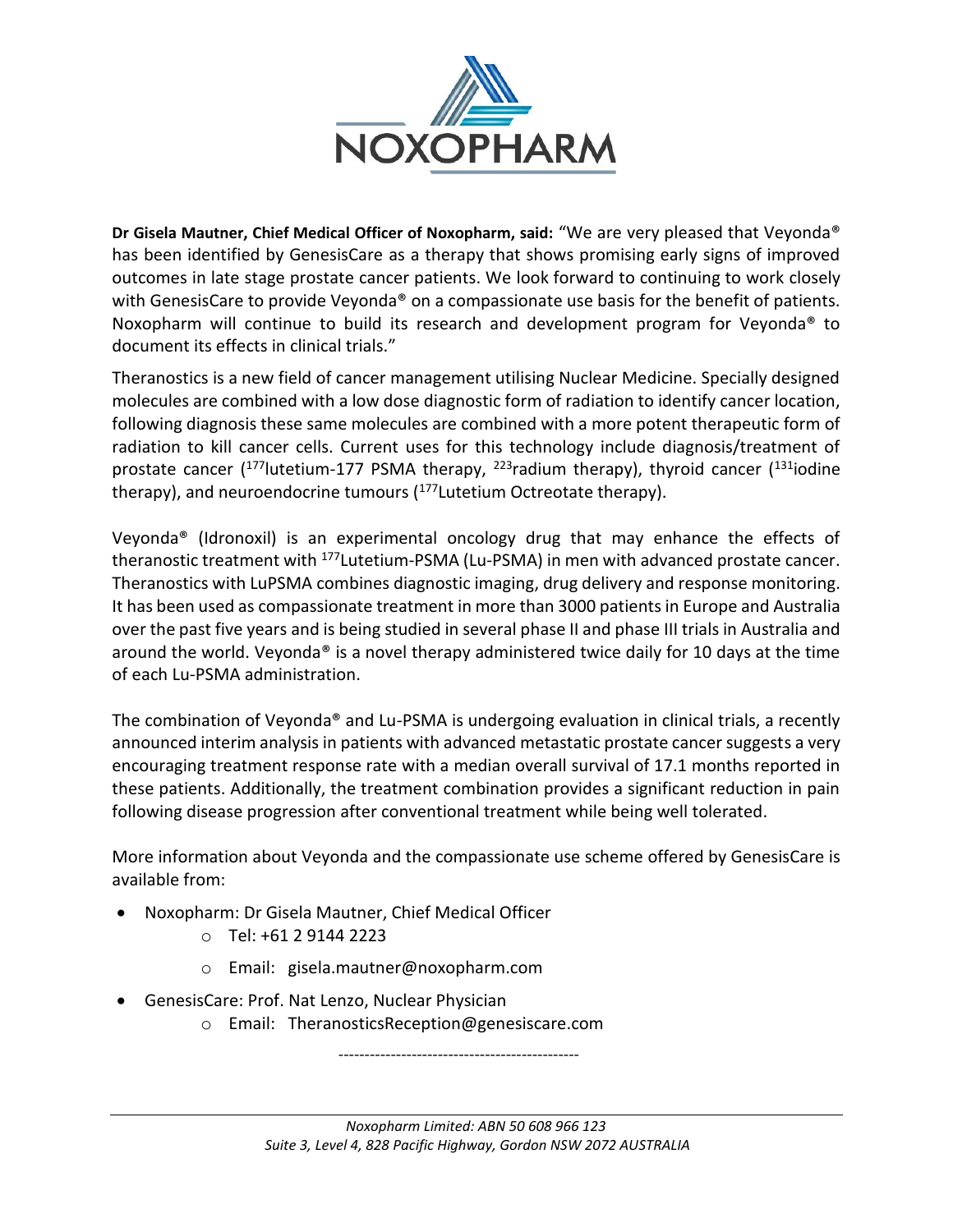

### **About <sup>177</sup>Lu-PSMA**

PSMA is a protein (prostate surface membrane antigen) expressed on prostate cancer cells in about 85-90% of men with mCRPC. In management of advanced prostate cancer, prostate specific membrane antigen (PSMA)-based compounds (ligands), <sup>68</sup>Gallium PSMA and <sup>177</sup>Lutetium PSMA, are the most commonly used 'theranostic pair' for detection and treatment of metastatic disease respectively. The PSMA protein is over-expressed on prostate cancer cells and has been the subject of numerous studies highlighting its suitability as a diagnostic and therapeutic agent. <sup>177</sup>Lutetium is a radioisotope used in prostate cancer due its physical properties which facilitate tumour tissue death while avoiding unwanted effects on healthy tissue.

### **About Veyonda®**

Veyonda® is a suppository dosage form of idronoxil, a first-in-class inhibitor of sphingosine-1 phosphate (S1P). S1P is a key secondary messenger in cells, with dual roles of activating major pro-survival signalling pathways, and regulating immune cell trafficking in tissues. Many solid cancers over-express S1P, supporting unregulated tumour growth and suppressing immune cell populations and activities in tumours. By inhibiting this over-expression, idronoxil acts as both a radio-sensitiser and chemo-sensitiser, and as an immunotherapy, intended to restore immune function to tumours.

### **About the Compassionate Use Program**

In Australia, access to emerging theranostics treatment such as <sup>177</sup>Lu-PSMA and Veyonda<sup>®</sup> are via active clinical trials or with authorisation by the Therapeutic Goods Administration (TGA) Special Access Scheme (SAS), a scheme for compassionate access to medicines prior to their registration.

#### **About Noxopharm**

Noxopharm is a clinical-stage Australian drug development company with offices in Sydney and New York. The Company has a primary focus on the development of Veyonda® and is the major shareholder in non-oncology drug development company, Nyrada Inc. (ASX:NYR)

www.noxopharm.com

**Investor & Corporate Enquiries: Company Secretary:**  Prue Kelly **David Franks** M: 0459 022 445 T: +61 2 8072 1400

**Media queries:** Catherine Strong Citadel-MAGNUS T: 02 8234 0111 E: cstrong@citadelmagnus.com

# E: info@noxopharm.com E: David.Franks@automicgroup.com.au